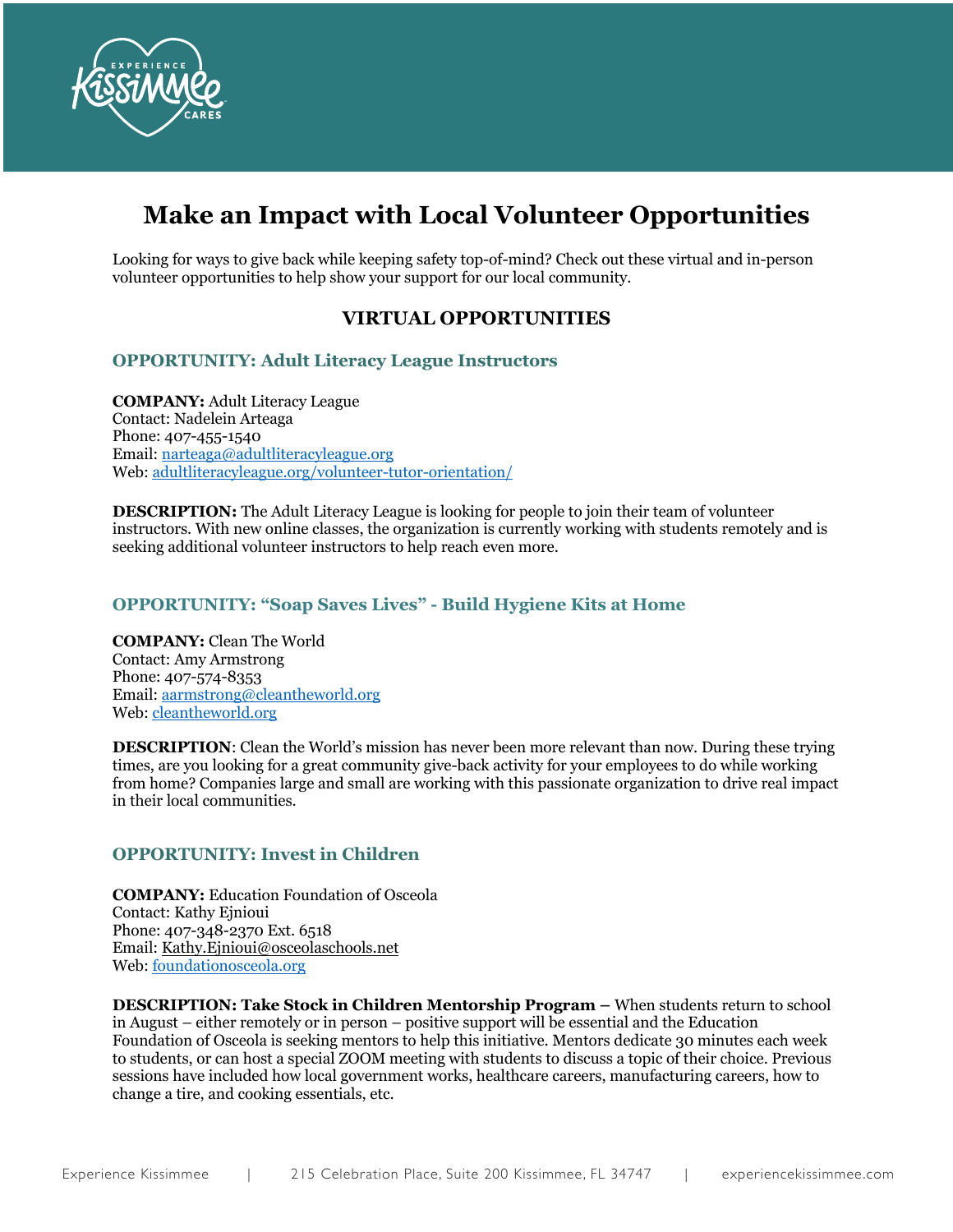

# **OPPORTUNITY: Invest in Children (continued)**

**A Gift for Teaching Virtual Supply Drive –** Nearly 85% of Osceola County students rely on free/reduced lunch programs. Due to the pandemic's economic impact, many students lack the school supplies they need to succeed. This virtual supply drive allows the Education Foundation to increase purchasing power by buying school supplies in bulk for local students. You can participate as a company team or an individual. For more information, visit <u>foundationosceola.org</u> or text Supply2020 to 41444.

## **OPPORTUNITY: Career Speaker**

**COMPANY:** Junior Achievement of Central Florida Contact: Chloe Eidge Phone: 407-270-4960 Email: ceidge@jacentralfl.org Web: juniorachievement.org/web/ja-centralfl/

**DESCRIPTION:** Junior Achievement of Central Florida (JACF) is in need of virtual volunteers to help students explore different education and career pathways from real professionals who want to inspire young people to achieve their goals **–** especially when "life happens" as we've seen this past spring. The recentlylaunched **JA Career Speaker Series Virtual program** for Central Florida students everywhere is seeking **professionals from every industry** to record a 5-7 minute video that captures your "story" or journey about your career and how you arrived at your success.

JACF is creating a **Virtual Library of Career Speaker Videos** to help schools, teachers, and students persevere through the effects of COVID-19 when the school year begins. The mission is to reignite students' motivation to succeed and visualize short- and long-term goals for the future. Help inspire middle and high school students across Central Florida by sharing your journey to success as a **JA Career Speaker Virtual Volunteer.**

## **OPPORTUNITY: Send Love to Seniors**

**COMPANY:** Osceola Council on Aging Phone: 407-846-8532 Email: housing@osceola-coa.com Web: osceolagenerations.org

**DESCRIPTION:** During this time when many seniors feel isolated and lonely due to the COVID-19 quarantine, Osceola Council on Aging is looking for help sending support and positive thoughts to seniors by mailing or emailing a card, picture, drawing, or letter for a bit of cheer. **Mail:** 2350 North Central Ave Kissimmee, FL 34741

**Email:** Housing@osceola-coa.com

*(Note: Items mailed will be held in quarantine for a period to ensure the wellbeing of the recipients.)*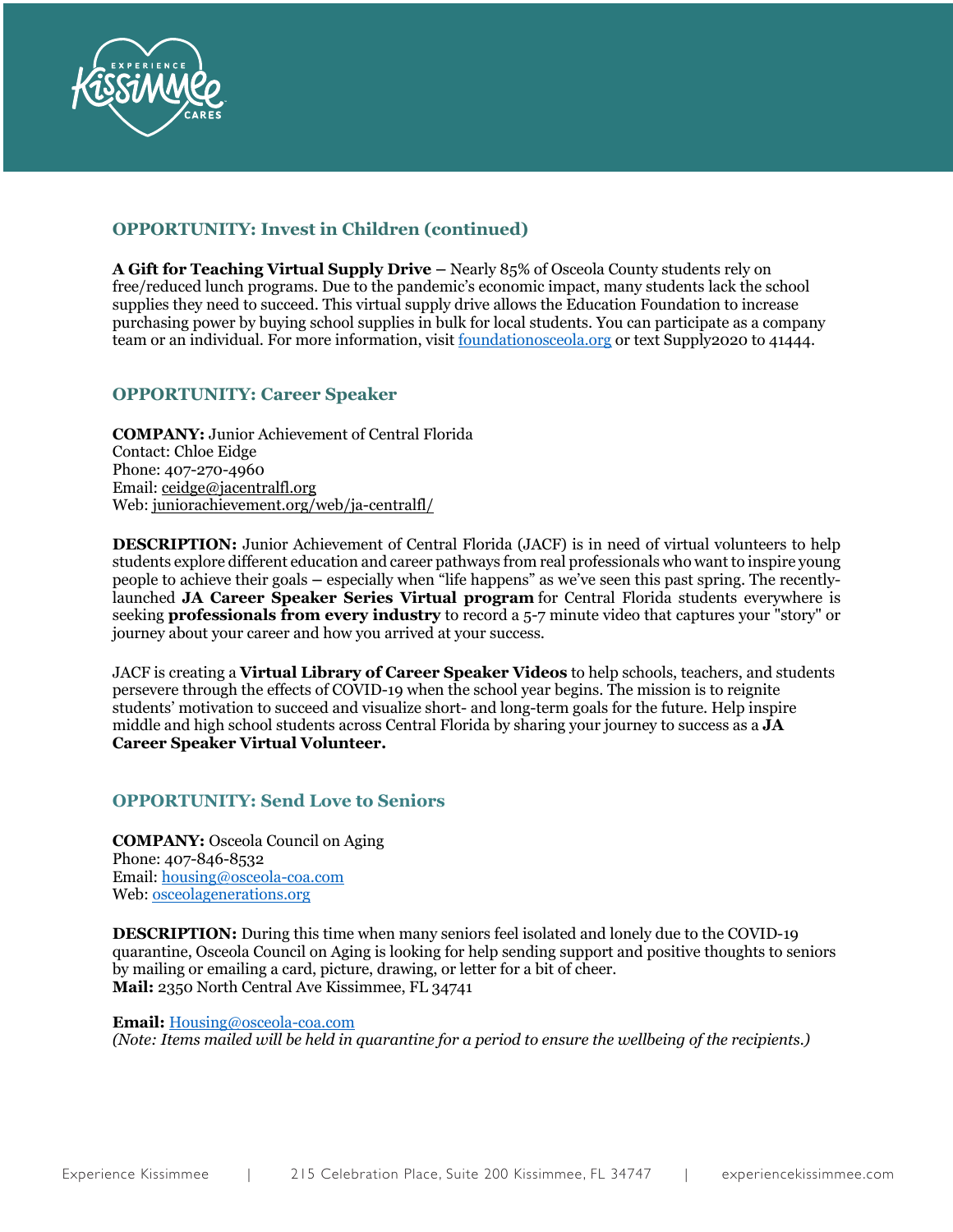

## **OPPORTUNITY: Social Media Ambassador**

**COMPANY:** Sunshine Foundation Dream Village Contact: Wanda Curtis Phone: 863-424-4188 (office) or 407-346-7828 (cell) Email: wcurtis@sunshinefoundation.org Web: www.sunshinefoundation.org

#### **DESCRIPTION:**

1. Follow, share, like, and comment on the Sunshine Foundation's social media posts found here, and on the Dream Village's Facebook page.

2. Create a Facebook fundraiser and choose Sunshine Foundation as your charity. Share and invite your friends to contribute. The best part - 100% of all donations through Facebook will go directly to the foundation.

3. Visit the Adopt A Dream page and fundraise for children by sharing their link on your social media pages. You can also find children to help sponsor on the Adopt A Dream waiting list. If you'd like to recruit a group of friends, family, or co-workers to help, a fundraising link can be set up for each person to share and track. Please send the list of people participating (first name, last name initial only, and email address) to adoptadream@sunshinefoundation.org. The system will email each person with a link and login for their individual fundraising page.

# **OPPORTUNITY: Share the Word – The Mercy Foundation**

**COMPANY:** The Mercy Foundation Contact: Aboo Patel Phone: 833-MERCY-FL Email: abbo@mercyfoundationusa.org Web: mercyfoundationusa.org

**DESCRIPTION:** The Mercy Foundation's mission is to assist the less fortunate and promote the common good through service work, including providing healthcare and education opportunities for all. Support their efforts by following and sharing their story via Facebook. https://www.facebook.com/mercyfoundationusa/